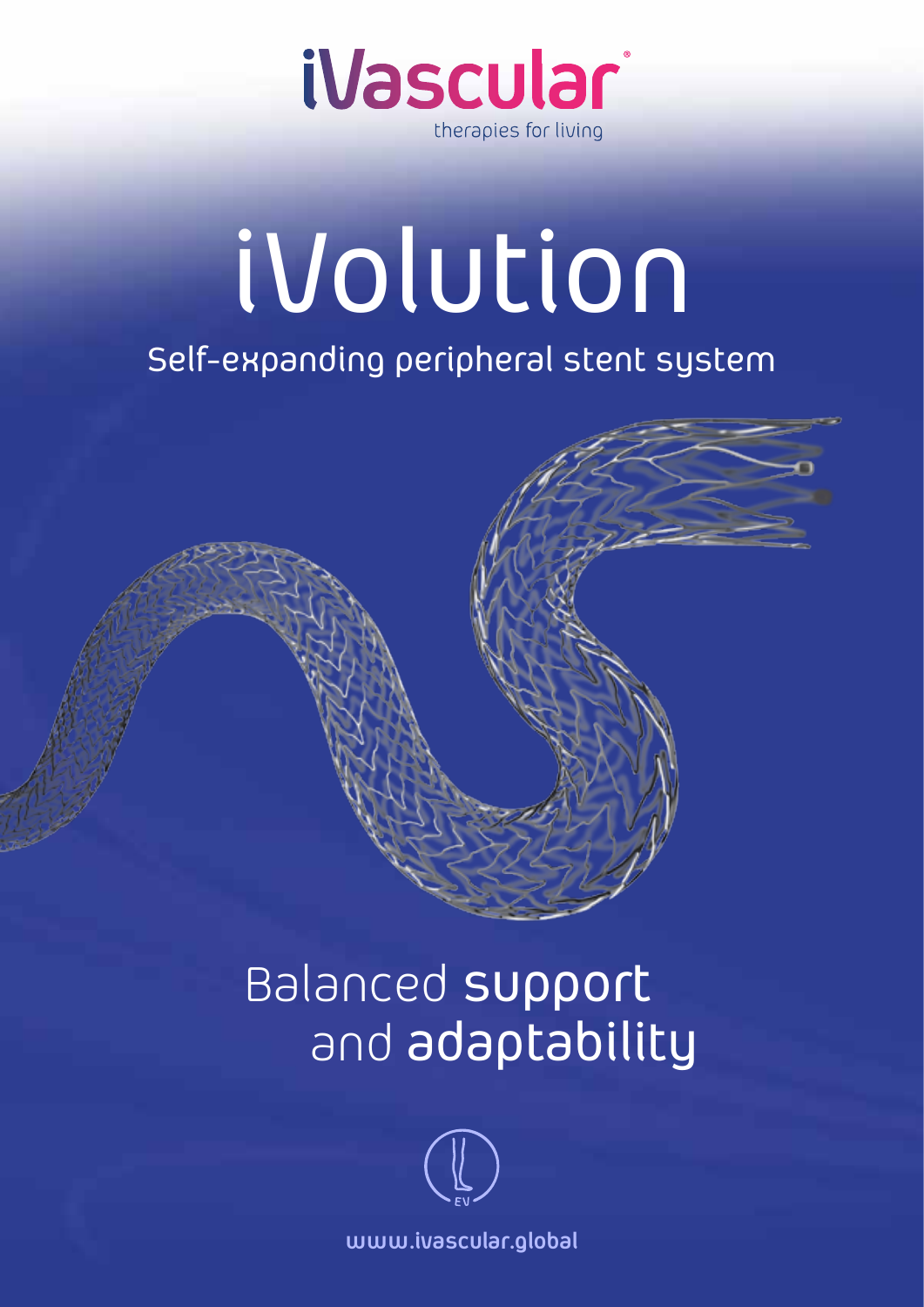### stent release controlled

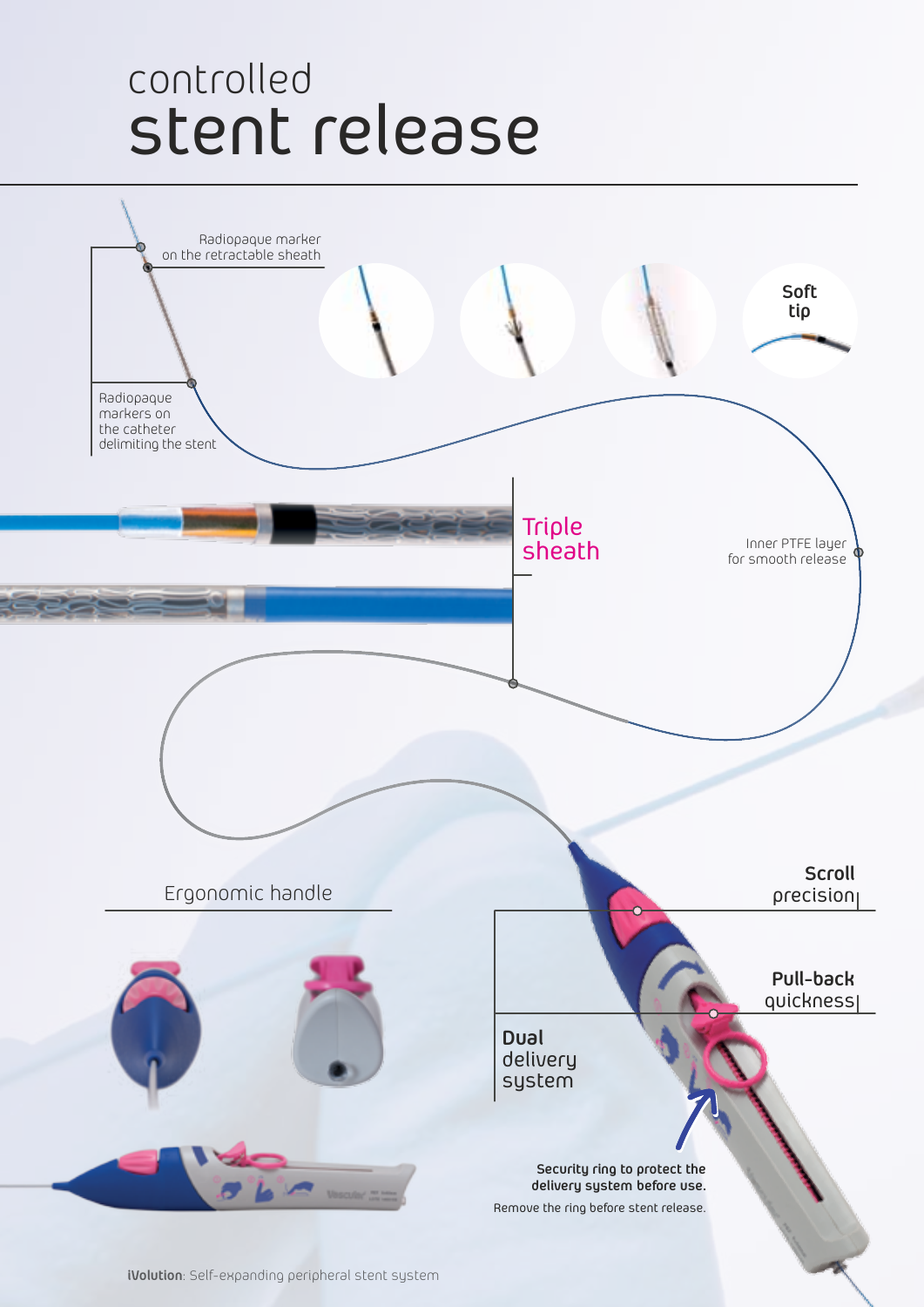# stent design innovative



### **OPTIMAL VESSEL SUPPORT**

- Linkless continuous design
- Homogeneous radial force



#### **anti-kinking**

- Open short-cell design
- No fish scale



#### **Total adaptability to vessel**

Flexibility

Conformability



### **high visibility**

4 RO markers on both ends of the stent

# optimized material

### **ENHANCED BIOCOMPATIBILITY**

Nano Gradient Repassivation

#### **FRACTURE RESISTANT**

Extra low inclusion Nitinol material

### adaptability and arterial support balance between



### **Flexibility Radial force**



**iVolution**: Self-expanding peripheral stent system